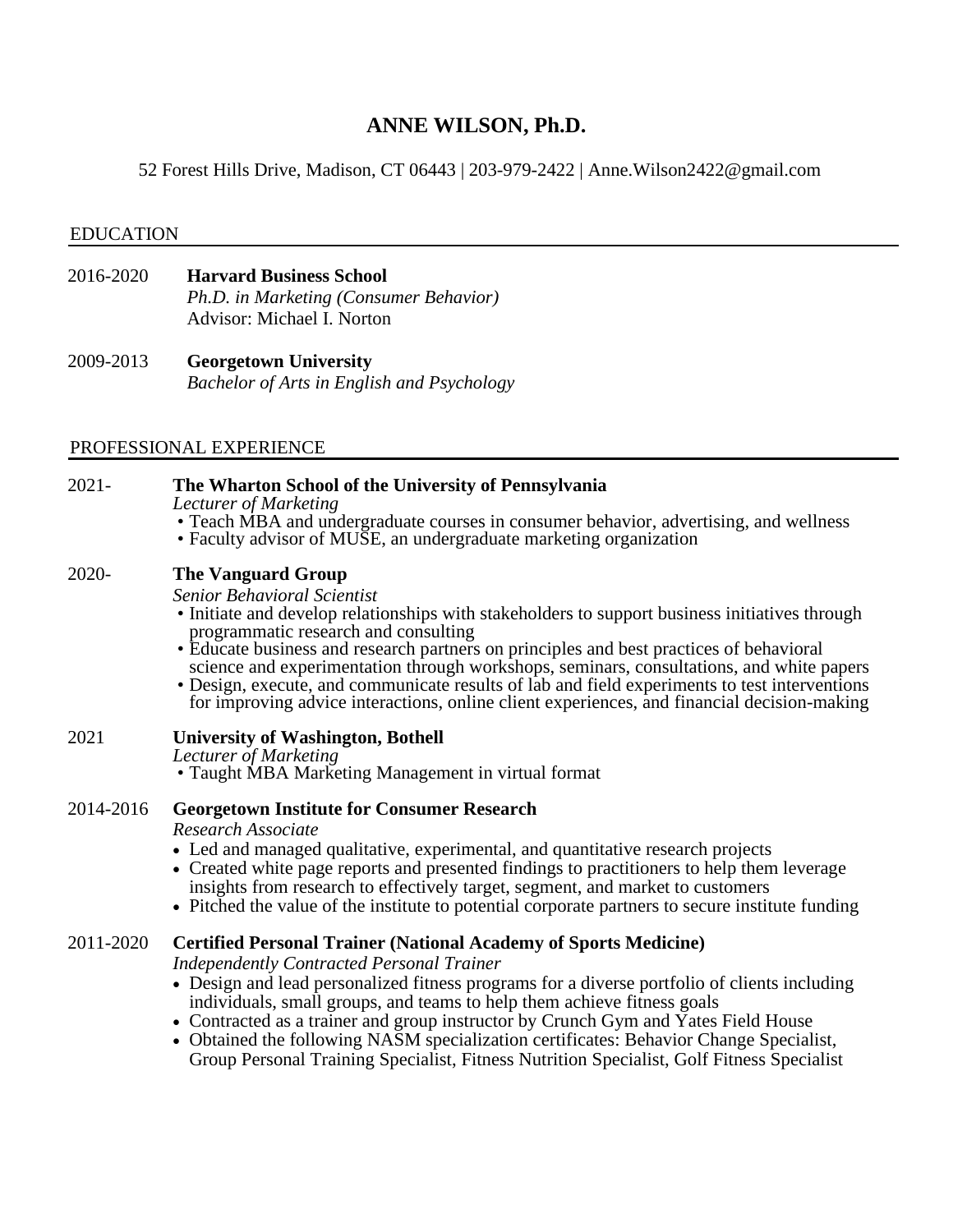- **Wilson, Anne** (*forthcoming*), "Clouded Motives and Pharmacological Calvinism: How Recreational Use of a Drug Affects Moral Judgments of its Medical Use," *Journal of Public Policy & Marketing.*
- Elizabeth Keenan, **Wilson, Anne,** and Leslie K. John (2022), "When Less is More: Consumers Prefer Brands that Donate More in Relative versus Absolute Terms," *Marketing Letters,* 33, 31-43.
- **Wilson, Anne\*,** Silvia Bellezza\*, (2021)*,* "Consumer Minimalism," *Journal of Consumer Research.*
- Donnelly, Grant, **Anne Wilson,** Ashley Whillans, and Michael Norton (2020*)*, "Communicating Resource Scarcity and Interpersonal Connection," *Journal of Consumer Psychology.*
- **Wilson, Anne**\*, Ashley Whillans\*, and Tobias Schlager\* (2020), "Rejections Make the Heart Grow Fonder: The Benefits of Articulating Risks when Declining Social Invitations," *Journal of the Association for Consumer Research.*
- Goldsmith, Kelly\*, Caroline Roux\*, and **Anne Wilson**\* (2019), "Can Thoughts of Having Less Promote Prosocial Preferences? The Relationship between Scarcity, Construal Level, and Sustainable Product Adoption," *Journal of the Association for Consumer Research.*
- Hydock, Chris, **Anne Wilson**, and Karthik Easwar (2015), "The Effects of Increased Serving Sizes on Consumption," *Appetite*, 101: 71-79.

\*indicates shared first authorship

### CASES & ARTICLES

- Israeli, Ayelet and **Anne Wilson** (2021), **"**Headspace vs. Calm: A Mindful Competition," *Harvard Business School Case* No. 521-102 and teaching note.
- Ashley Whillans, **Anne Wilson,** and Tobias Schlager (2020), "It's Okay to Say 'No' to Social Events During COVID," *Harvard Business Review*.
- **Wilson, Anne** (2021), "The Hype Market for NFTs Shows our need for Ownership, Even over Digital Assets," *Adweek,* https://www.adweek.com/media/the-hype-market-for-nfts-shows-our-needfor-ownership-even-over-digital-assets/, May 16, 2021.
- **Wilson, Anne,** (2021), "How Doritos Effectively Doubled the Love this Mother's Day," *Adweek,*  https://www.adweek.com/brand-marketing/how-doritos-effectively-doubled-the-love-thismothers-day/, May 7, 2021.
- **Wilson, Anne,** (2021), "Financial Wellness: How you can Achieve it," *Forbes,*  https://www.forbes.com/sites/vanguard/2021/12/20/financial-wellness-how-you-can-achieveit/?sh=62a12d4929ec, May 4, 2021.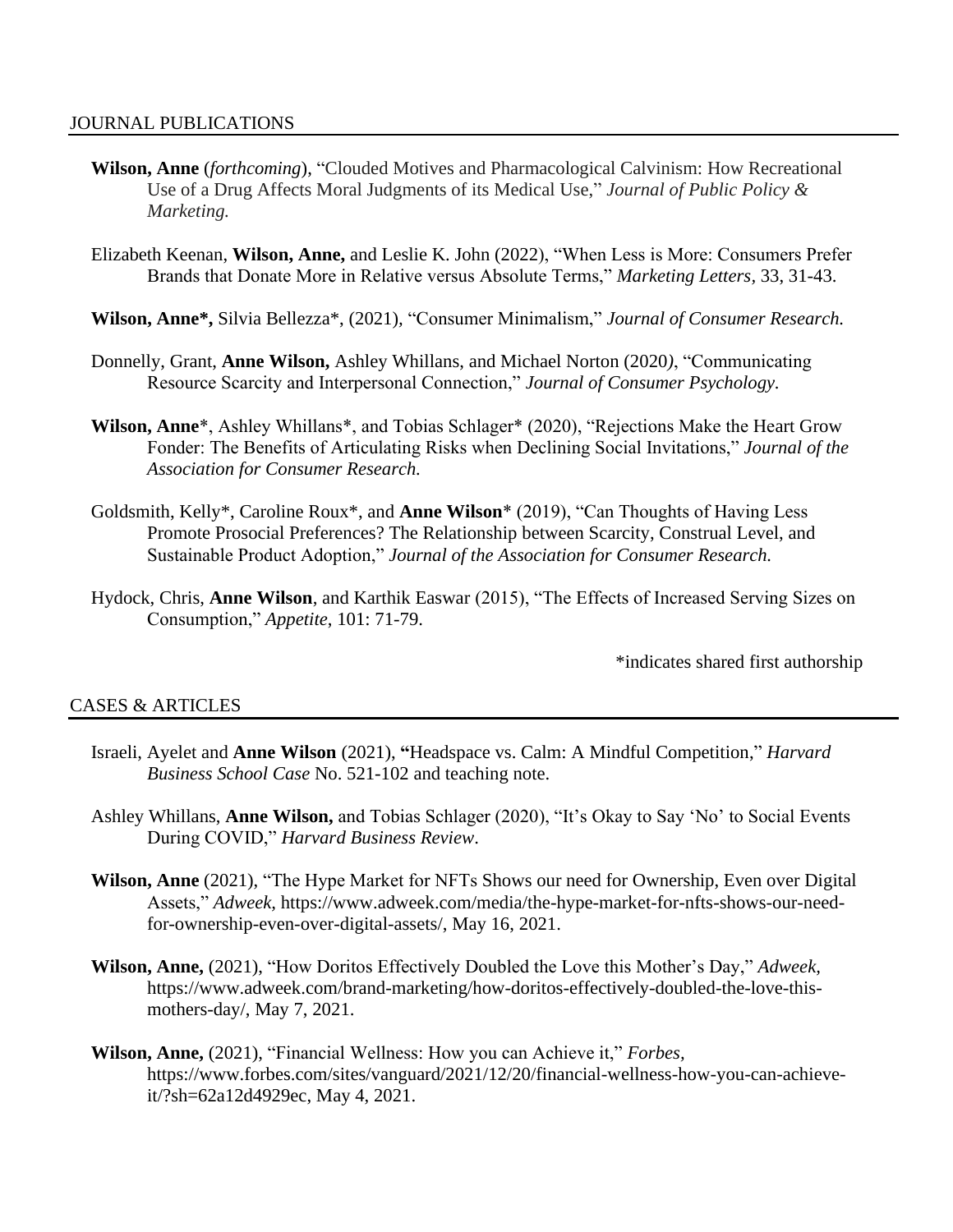#### RESEARCH IN PROGRESS

- **Wilson, Anne**, Silvia Bellezza, and Michael Norton, "Minimalism as a Status Signal," under review.
- **Wilson, Anne,** and Nathan Warren, "Offline is the New Luxury," data collection in progress.
- **Wilson, Anne** and Ryan Hamilton, "Conspicuous Production: Creating Social Capital by Hand," data collection in progress.

#### CONFERENCE PRESENTATIONS & TALKS

- **Wilson, Anne\*** and Silvia Bellezza (2021), "Consumer Minimalism," presented at Association for Consumer Research 2021, Virtual.
- "Applying Behavioral Finance," Seton Hall Behavioral Finance Elective Course, Fall 2020 (Virtual).
- Dinner, Isaac and **Anne Wilson** (2020), "Making Transition to Industry," Master Class presented at 2020 AMA Summer Academic Conference, Virtual.
- Wilson, Anne**,** Silvia Bellezza\*, and Michael Norton (2020), "Minimalism as a Status Symbol: When and Why we Admire Conspicuous Non-Consumption," to be presented at Society for Consumer Psychology 2020, Huntington Beach, CA.
- Donnelly, Grant\*, **Anne Wilson,** Ashley Whillans, and Michael Norton (2019), "Communicating Limited Financial Resources Increases Perceived Trustworthiness and Interpersonal Connection," presented at Society for Consumer Psychology 2019, Savannah, GA.
- **Wilson, Anne\*** and Shelle Santana (2018), "Don't just Venmo me: How digital payments decrease feelings of interpersonal closeness," Presented as a competitive paper at Association for Consumer Research 2018, Dallas, TX.
- **Wilson, Anne\*** and Shelle Santana (2018), "Don't just Venmo me: How digital payments decrease feelings of interpersonal closeness," Presented as a competitive paper at Society for Consumer Psychology 2018, Dallas, TX.
- Goldsmith, Kelly, Caroline Roux, and **Anne Wilson\*** (2017), "Acting on information: Reminders of resource scarcity promote flexible thinking and adaptive behavior," Presented as part of symposium at the Association for Consumer Research Conference 2017, San Diego, CA.
- Goldsmith, Kelly, Caroline Roux\*, and **Anne Wilson** (2017), "Acting on information: Reminders of resource scarcity promote flexible thinking and adaptive behavior," Presented as a competitive paper at the Society for Consumer Psychology 2017, San Francisco, CA.
- Shah, Avni M.\*, Samuel Maglio, and **Anne Wilson** (2016), "Keep your money close: Psychological distance influences the perceived value of money," Presented as a competitive paper at Association for Consumer Research Conference 2016, Berlin, Germany.